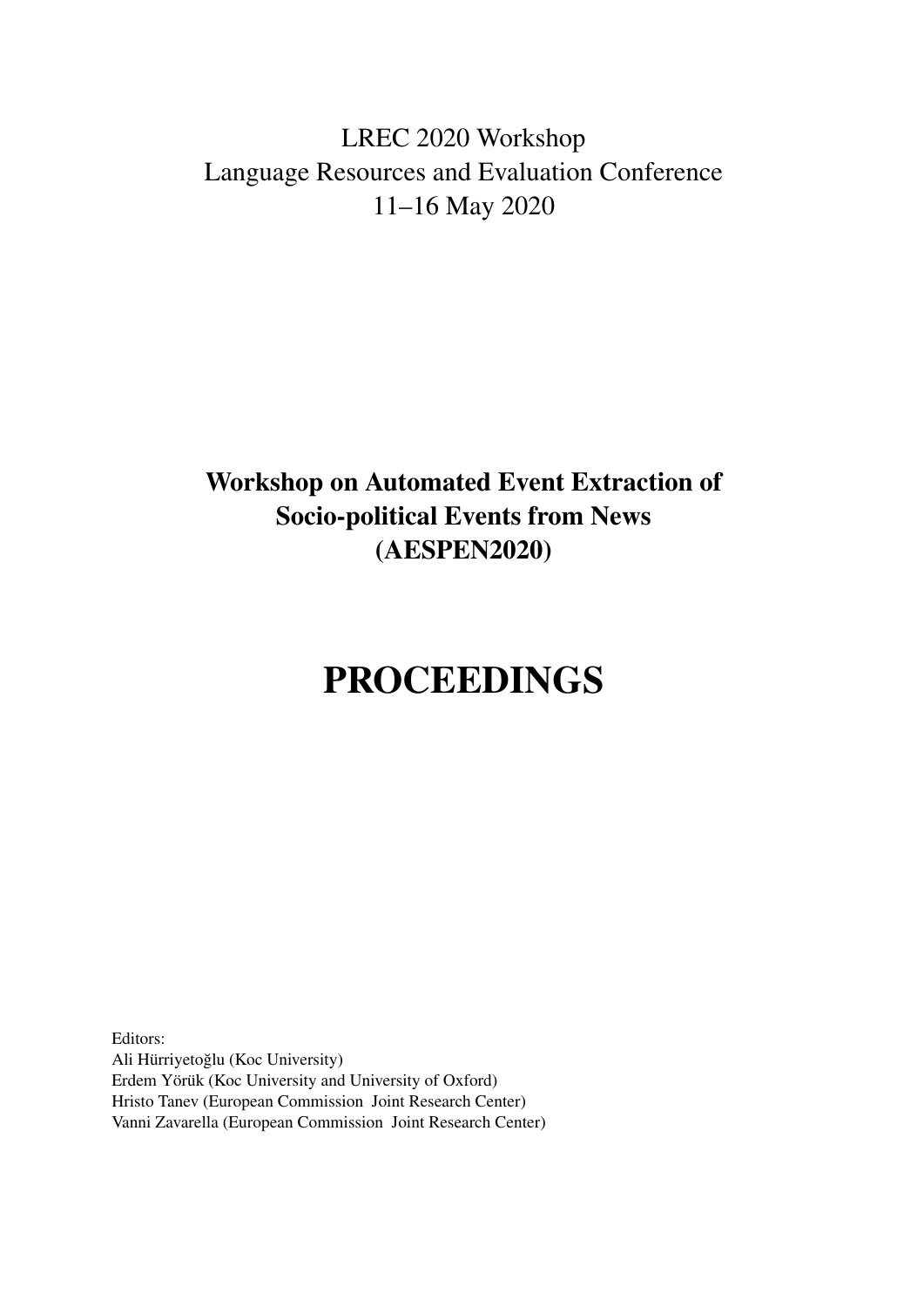## Proceedings of the LREC 2020 Workshop on Automated Event Extraction of Socio-political Events from News (AESPEN2020 )

Edited by: Ali Hürriyetoglu, Erdem Yörük, Hristo Tanev, and Vanni Zavarella ˘

ISBN: 979-10-95546-50-4 EAN: 9791095546504

#### For more information:

European Language Resources Association (ELRA) 9 rue des Cordelières 75013, Paris France http://www.elra.info Email: lrec@elda.org

c European Language Resources Association (ELRA)

These workshop proceedings are licensed under a Creative Commons Attribution-NonCommercial 4.0 International License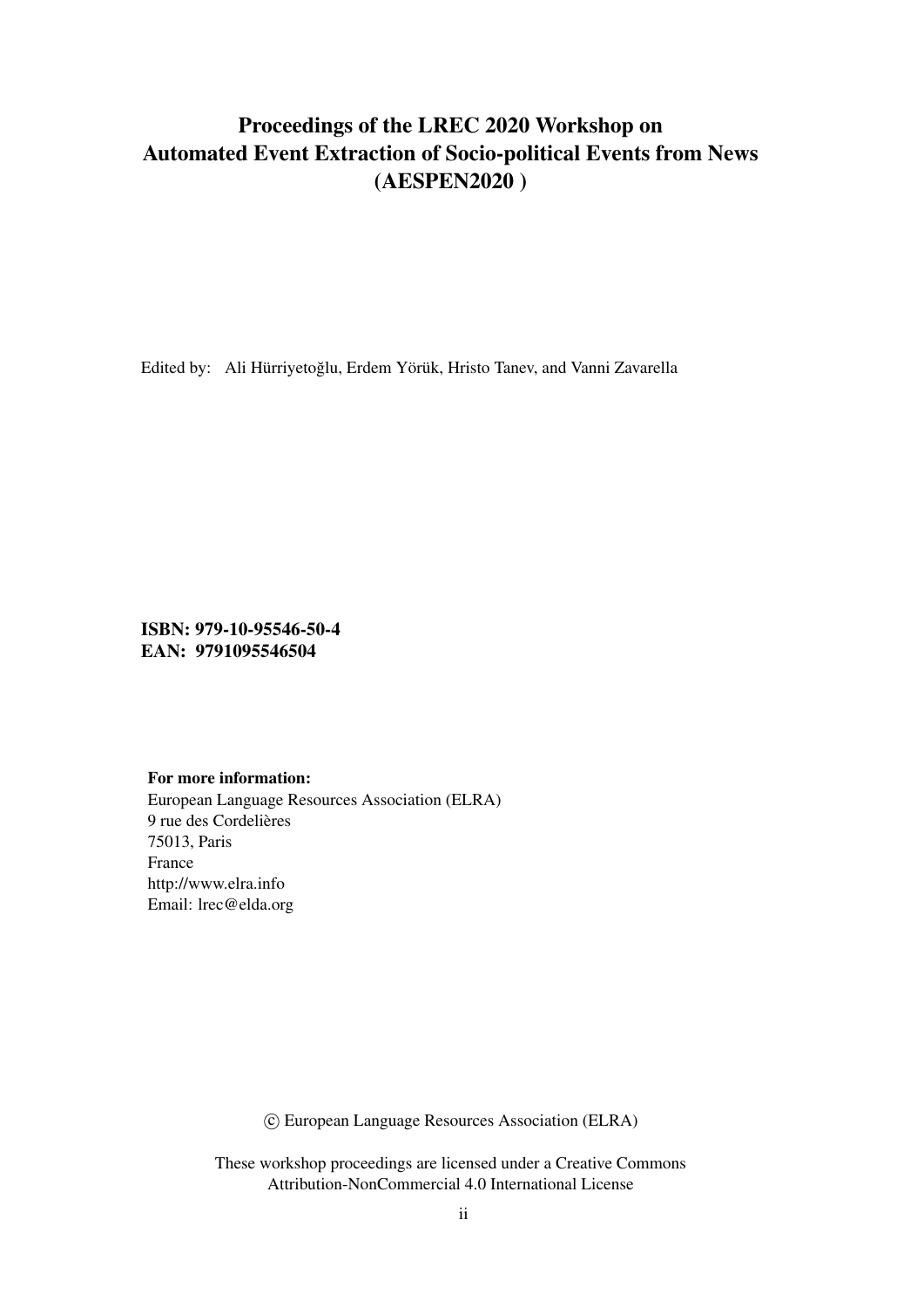## Introduction

This year we've accepted for publication nine papers which look at event detection from different points of view.

Nine papers were regular paper submissions and one was a shared task participation report. The shared task report and seven of the regular papers were accepted on the basis of reviews, which were five per paper, performed by the program committee members.

The accepted regular papers can be grouped as i) evaluation of state-of-the-art machine learning approaches by Buyukoz et al., Olsson et al., and Piskorski, and Jacquet, ii) introduction of a new data set by Radford, iii) projects of event information collection by Osorio et al. and Papanikolaou and Papageorgiou, and iv) forecasting of political conflict by Halkia et al.

The evaluation of Buyukoz et al. and Olsson et al. show that state-of-the-art deep learning models such as BERT and ELMo (Peters et al., 2018) yield consistently higher performance than traditional ML methods such as support vector machines (SVM) on conflict and protest event data respectively. Piskorski and Jacquet have found that TF-IDFweighted character n-gram based SVM model performs better than an SVM model that facilitates pre-trained em-beddings such as GLOVE (Pennington et al., 2014), BERT, and FASTTEXT (Mikolov et al., 2018) in most of the experiments on conflict data. Radford introduces the dataset Headlines of War for cross-document coreference resolution for the news headlines.The dataset consists of positive samples from Militarized Interstate Disputes dataset and negative samples from NewYork Times. The description of this invaluable resource accompanied with a detailed discussion of its utility and caveats. Osorio et al. introduce Hadath that is a supervised protocol for event information collection from Arabic sources. The utility of Hadath was demonstrated in processing news reported between 2012 and 2012 in Afghanistan. In the scope of the other event information collection study, Papanikolaou and Papageorgiou processed two news sourcesi in Greek from Greece to create a database of protest events for the period between 1996 and 2014. Osorio et. al. and Pa-panikolaou and Papageorgiou utilized fully automatic toolsthat integrates supervised machine learning and rule based methodologies at various degrees. Finally, Halkia et al. presents a material conflict forecastingstudy that facilitates the available event databases GDELT and ICEWS. Their results demonstrate that it is possible to correctly predict social upheaval using the methodology they propose, which utilizes Long-Short Term Memory(LSTM) (Hochreiter and Schmidhuber, 1997).We have received expression of interest from 12 research teams, of which 6 teams signed the application form and received the data. Two of these teams sent their predictions on the test data. Finally, only Ors et al. submitted a paper about their work. This team reported their work as consisting of three steps. First, they use a transformer based model,which is ALBERT (Lan et al., 2020), to predict whether apair of sentences refer to the same event or not. Later, they use these predictions as the initial scores and recalculate their scores by considering the relation of sentences in a pair with respect to other sentences. As the last step, final scores between these sentences are used to construct the clusters,starting with the pairs with the highest scores.

The variety of the submitted papers show that we could bring the ML, NLP, and social and political science communities together. Although the breadth of the topics were limited, the technical depth and timeliness of the contributions show that the workshop contribute to the discipline of automatic extraction of socio-political events. The papers about processing Arabic and Greek sources are significant contributions to the understanding of how should we handle languages other than English. Finally, the shared task ESCI demonstrated the prevalence of the event coreferences, some baselines for handling them, and a state-of-the-art system that is able to tackle this task.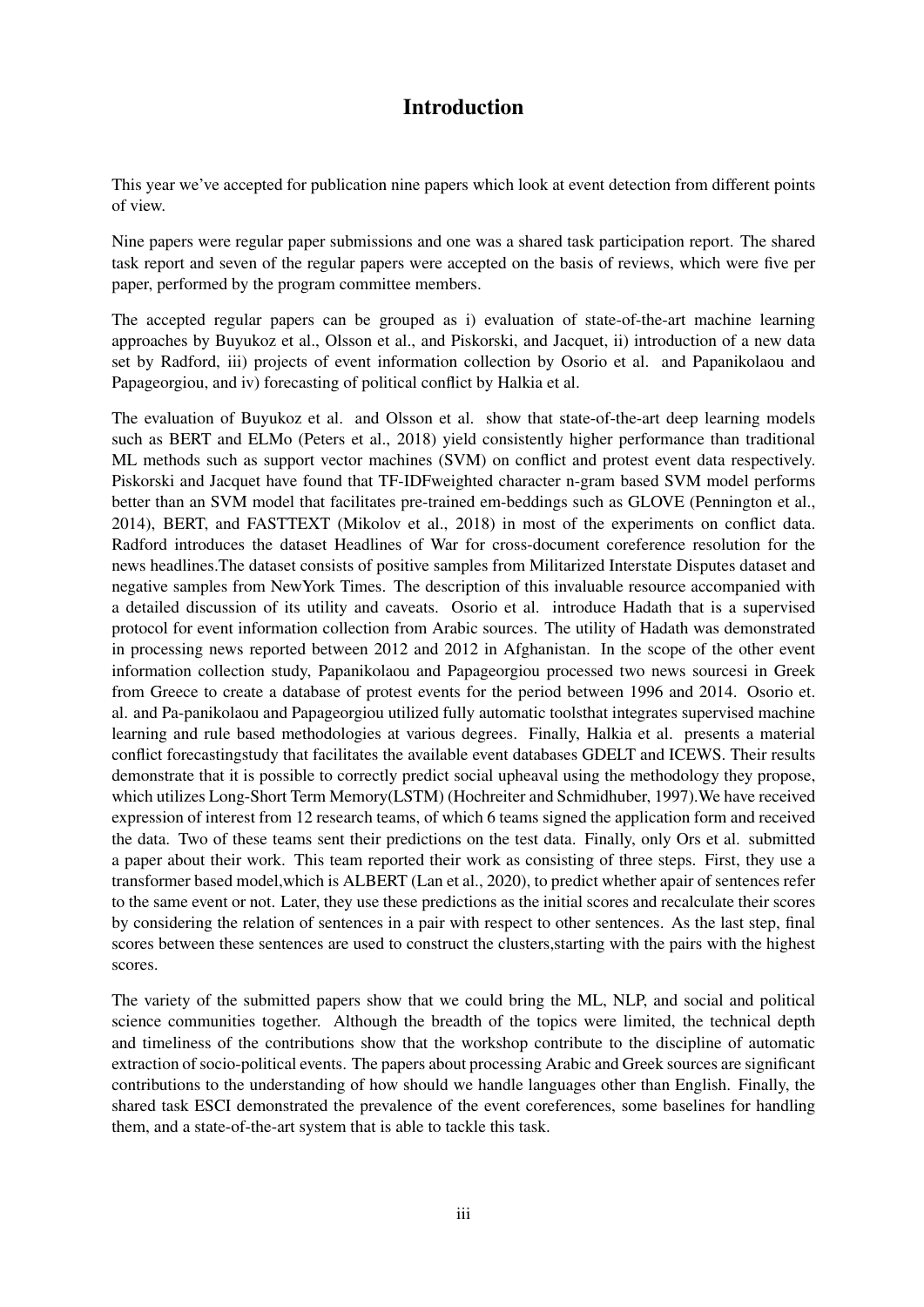#### Organizers:

Ali Hürriyetoglu (Koc University) ˘ Erdem Yörük (Koc University and University of Oxford) Hristo Tanev (European Commission – Joint Research Center) Vanni Zavarella (European Commission – Joint Research Center)

#### Program Committee:

Svetla Boycheva (Institute of Information and Communication Technologies, Bulgarian Academy of Sciences) Fırat Duruşan (Koc University) Theresa Gessler (University of Zürich) Christian Göbel (University of Vienna) Burak Gürel (Koc University) Matina Halkia (European Commission – Joint Research Center) Sophia Hunger (European University Institute) J. Craig Jenkins (The Ohio State University) Liron Lavi (UCLA Y&S Nazarian Center for Israel Studies) Jasmine Lorenzini (University of Geneva) Bernardo Magnini (Fondazione Bruno Kessler (FBK)) Osman Mutlu (Koc University) Nelleke Oostdijk (Radboud University) Arzucan Özgür (Bogaziçi University) ˘ Jakub Piskorski (Polish Academy of Sciences) Lidia Pivovarova (University of Helsinki) Benjamin J. Radford (UNC Charlotte) Clionadh Raleigh (University of Sussex) Ali Safaya (Koc University) Parang Saraf (Virginia Tech) Philip Schrodt (Parus Analytical Systems) Manuela Speranza (Fondazione Bruno Kessler, Trento) Cağrı Yoltar (Koc University) Aline Villavicencio (The University of Sheffield) Kalliopi Zervanou (Eindhoven University of Technology)

#### Invited Speakers:

Clionadh Raleigh, University of Sussex Philip Schrodt (Parus Analytical Systems)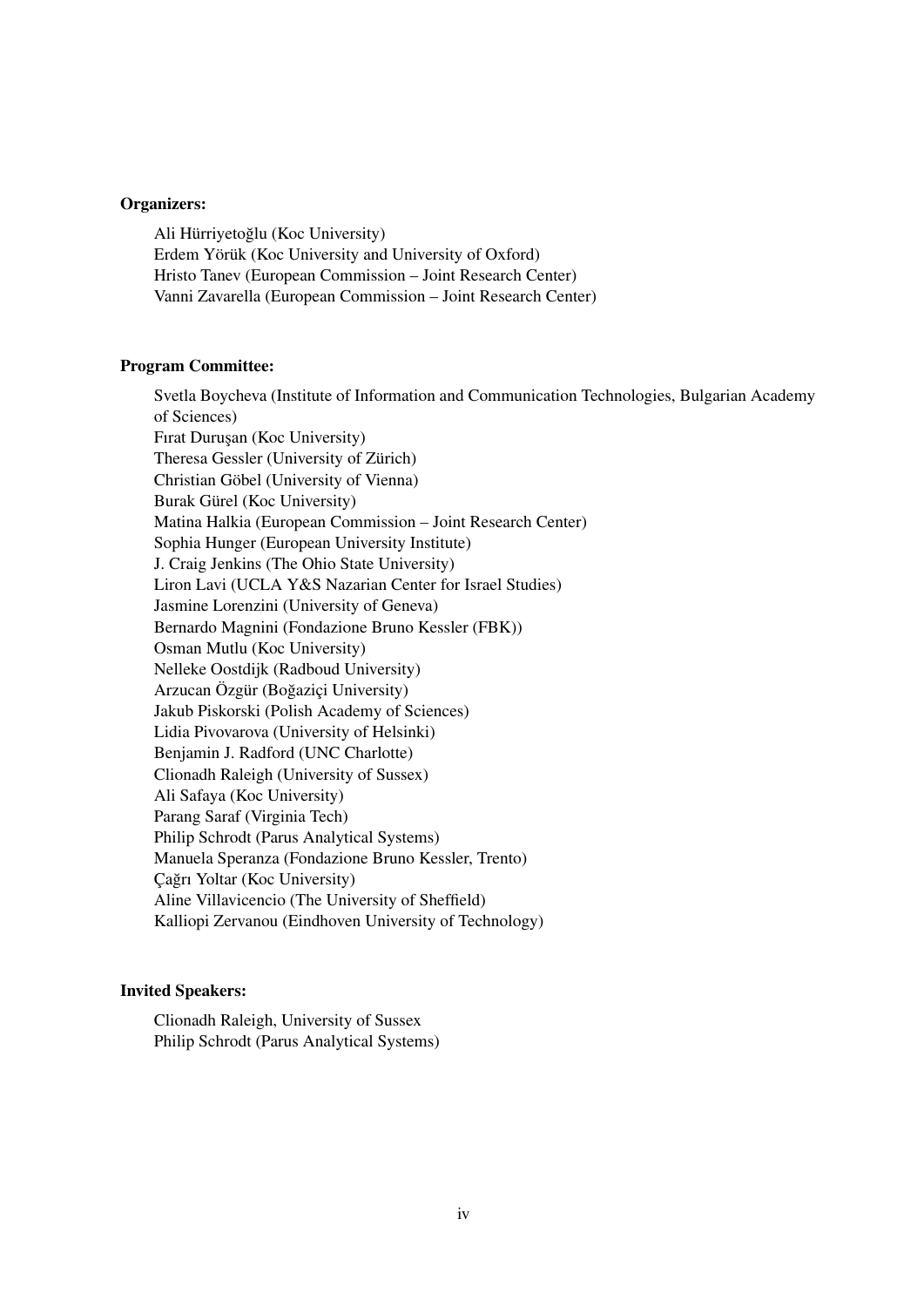## Table of Contents

| Automated Extraction of Socio-political Events from News (AESPEN): Workshop and Shared Task Report<br>Ali Hürriyetoğlu, Vanni Zavarella, Hristo Tanev, Erdem Yörük, Ali Safaya and Osman Mutlu  1 |
|---------------------------------------------------------------------------------------------------------------------------------------------------------------------------------------------------|
| Keynote Abstract: Too soon? The limitations of AI for event data                                                                                                                                  |
| Keynote Abstract: Current Open Questions for Operational Event Data                                                                                                                               |
| Analyzing ELMo and DistilBERT on Socio-political News Classification                                                                                                                              |
| Text Categorization for Conflict Event Annotation<br>Fredrik Olsson, Magnus Sahlgren, Fehmi ben Abdesslem, Ariel Ekgren and Kristine Eck  19                                                      |
| TF-IDF Character N-grams versus Word Embedding-based Models for Fine-grained Event Classifica-<br>tion: A Preliminary Study                                                                       |
| Seeing the Forest and the Trees: Detection and Cross-Document Coreference Resolution of Militarized<br><b>Interstate Disputes</b>                                                                 |
| <b>Conflict Event Modelling: Research Experiment and Event Data Limitations</b><br>Matina Halkia, Stefano Ferri, Michail Papazoglou, Marie-Sophie Van Damme                                       |
| Supervised Event Coding from Text Written in Arabic: Introducing Hadath<br>Javier Osorio, Alejandro Reyes, Alejandro Beltrán and Atal Ahmadzai  49                                                |
| Protest Event Analysis: A Longitudinal Analysis for Greece                                                                                                                                        |
| <b>Event Clustering within News Articles</b>                                                                                                                                                      |